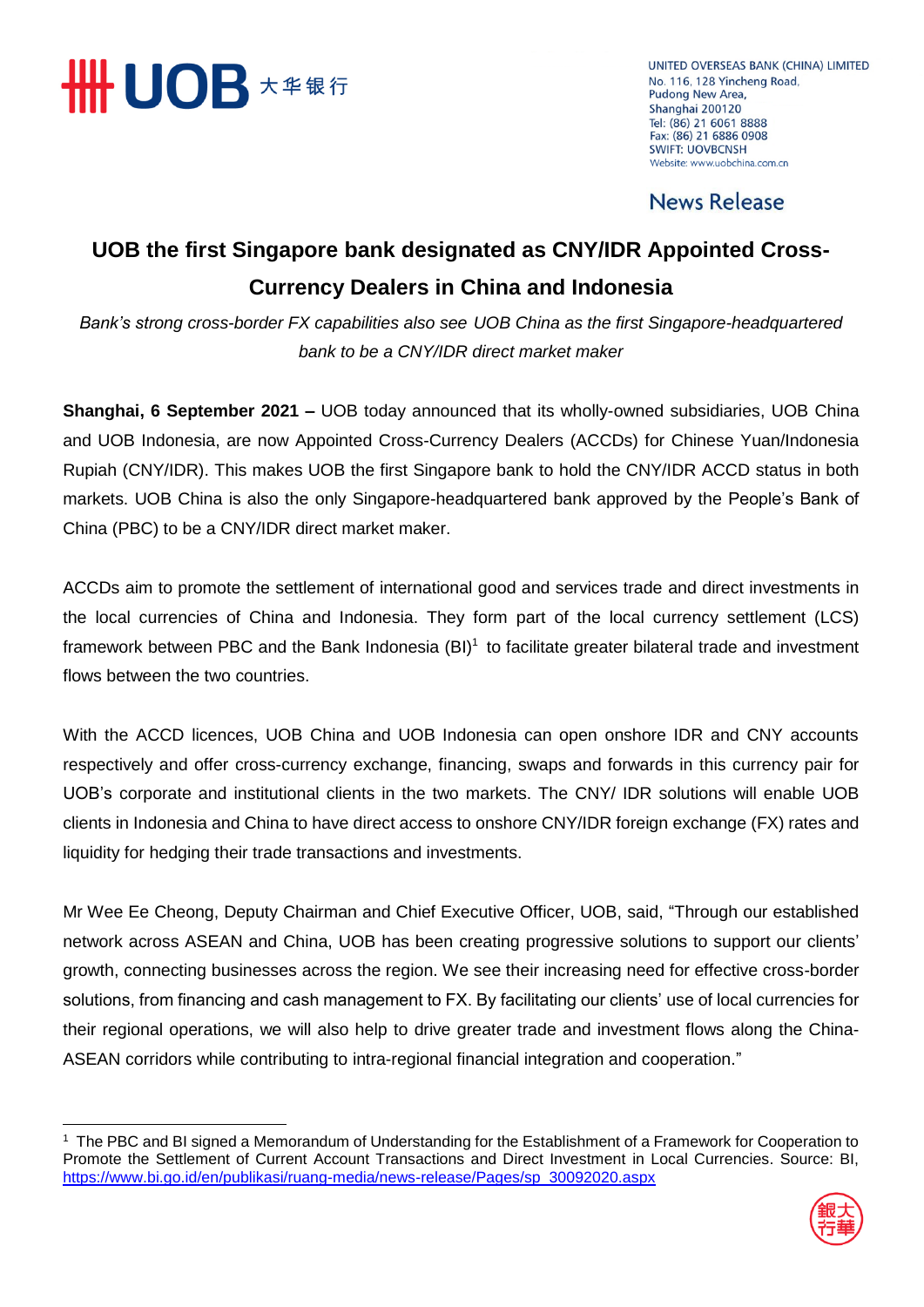# **HHUOB \*\*\*\***

In 2020, bilateral trade between China and Indonesia reached US\$78.4 billion, with China's imports from Indonesia growing by 9.5 per cent. In the same year, China's foreign direct investment to Indonesia surged 86.5 per cent to almost US\$2 billion<sup>2</sup>.

UOB China and UOB Indonesia applied for the ACCD licences in seeing the increasing demand for efficient cross-border cross-currency solutions from companies in the region. In addition, UOB China as a CNY/IDR direct market maker can offer two-way quotes on CNY against IDR in the interbank FX markets and its clients can access more competitive FX rates for greater cost-efficiency.

Mr Leslie Foo, Head of Group Global Markets, UOB, said, "At UOB, we are committed to providing our clients with convenient and customised FX solutions to meet their growing cross-border financial needs. Market licences such as ACCDs deepen our capabilities in ASEAN currencies-CNY as we can offer more cross-currency solutions that enhance our clients' direct access to onshore FX markets. This way, we not only help our clients seize more regional opportunities, we can also contribute to increased liquidity of CNY and ASEAN currencies in Asia's FX market."

The local currency settlement framework signed by PBC and BI is one of collective LCS frameworks<sup>3</sup> between Asian countries to promote financial cooperation across borders. To help its clients benefit from the increased financial connectivity between China and ASEAN, UOB will continue to enhance its ASEAN Currency One-Stop Service in China, which provides direct exchange of CNY with and financing and hedging solutions in various ASEAN currencies. These include the Singapore dollar, Thai baht, Malaysian ringgit and Indonesian rupiah.

- Ends -

#### **About United Overseas Bank (China)**

 $\overline{a}$ 

United Overseas Bank (China) Limited (UOB (China)) is a wholly-owned subsidiary of United Overseas Bank Limited (UOB), a leading bank in Asia. Headquartered in Shanghai, UOB (China) was incorporated in the People's Republic of China on 18 December 2007 and commenced operations on 2 January 2008. With a stable and far-sighted approach, UOB (China) has grown its network to 16 branches and sub-branches in the major cities across China.

<http://www.mofcom.gov.cn/article/tongjiziliao/sjtj/yzzggb/202103/20210303042837.shtml>

<sup>2</sup> Source: Ministry of Commerce of the People's Republic of China,

<sup>3</sup> *Joint Statement of the 4th ASEAN Finance Ministers' and Central Bank Governors' Meeting,* April 2018 Source: [https://www.mas.gov.sg/news/media-releases/2018/joint-statement-of-the-4th-asean-finance-ministers-and](https://www.mas.gov.sg/news/media-releases/2018/joint-statement-of-the-4th-asean-finance-ministers-and-central-bank-governors-meeting-afmgm)[central-bank-governors-meeting-afmgm](https://www.mas.gov.sg/news/media-releases/2018/joint-statement-of-the-4th-asean-finance-ministers-and-central-bank-governors-meeting-afmgm)